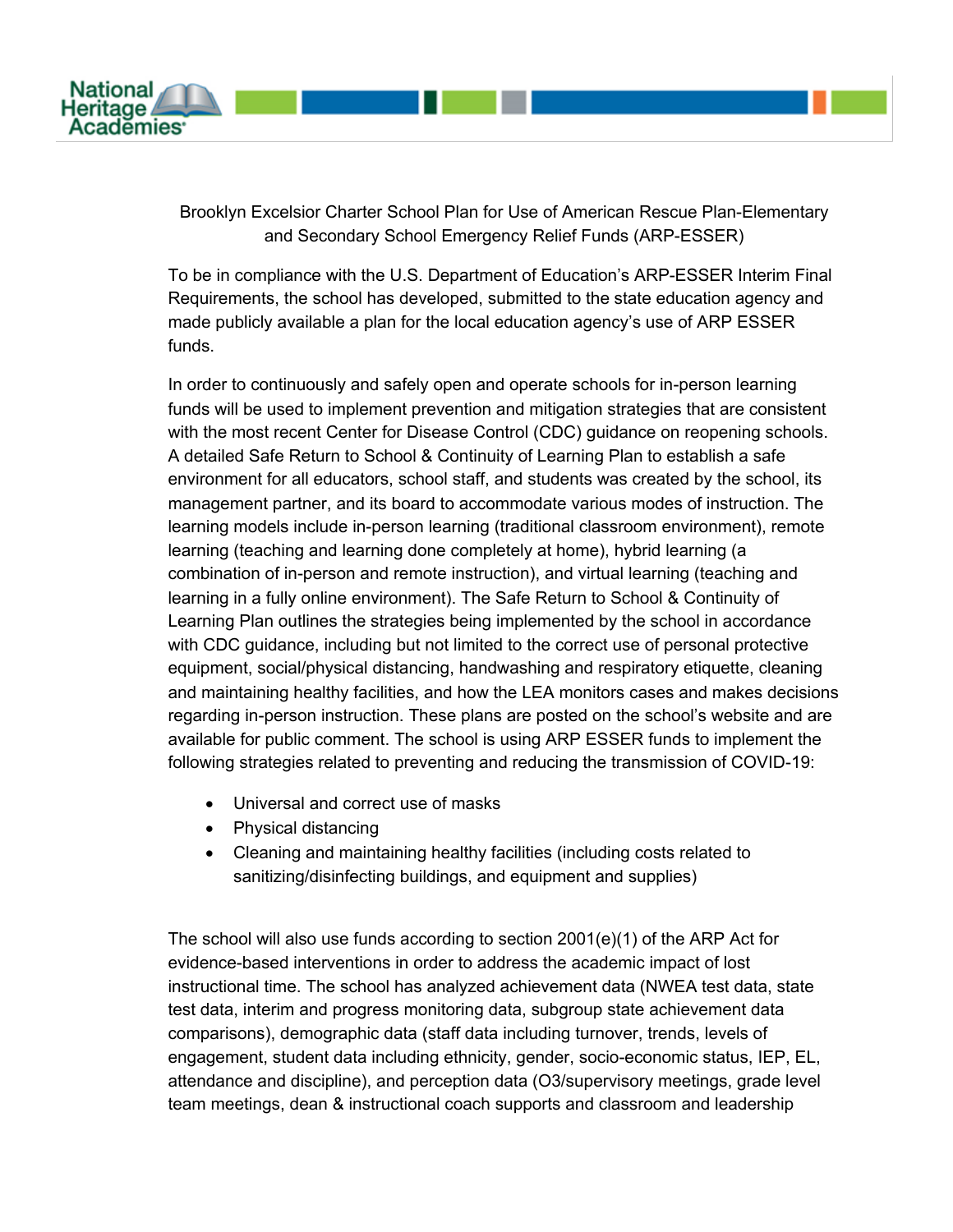

observations, parent, teacher, and staff surveys and/or feedback) to determine student needs caused by learning opportunity loss. Through the school's data analysis, the school has decided to implement the following strategies using ARP ESSER funds:

- Before & after school tutoring
- Summer learning programming
- Virtual learning

The school will spend its remaining ARP ESSER funds consistent with section 2001(e)(2) of the ARP Act through the following initiatives:

- Covering costs of specific activities, services, supports, programs, and/or targeted interventions for At-Risk Student Populations;
- Covering costs of bonuses for retaining educators and support personnel;
- Covering costs of library technology aides and educational technology coordinators to support staff, students, and families with effective use of technology;
- Providing connectivity (hot spots, outfitting the building with Wi-Fi, internet service, etc.) to the school and identified families;
- Providing devices (laptops, tablets, etc.) to staff and students for virtual learning and digital resources;
- Providing instructional resources for staff and students;
- Printing costs for learning packets;
- Providing software, subscriptions, licenses to staff, students, and families;
- Costs related to sanitizing/disinfecting buildings;
- Providing equipment and supplies (gloves, masks, PPE, cleaning supplies, etc.);
- Costs related to water filling stations;
- Creating and implementing a parent and family engagement platform;
- Creating and implementing a professional learning communities platform;
- Creating and implementing an out of school time learning platform;

The school will ensure that the interventions it implements will respond to the academic, social, emotional, and mental health needs of all students through the collection of progress monitoring data on an ongoing basis and through student benchmarking data. Students are benchmarked at the beginning of the school year, mid-year, and the end of the school year to measure achievement. The school is also collecting data for staff and students participating in the school's supplemental summer learning program and monitors student progress.